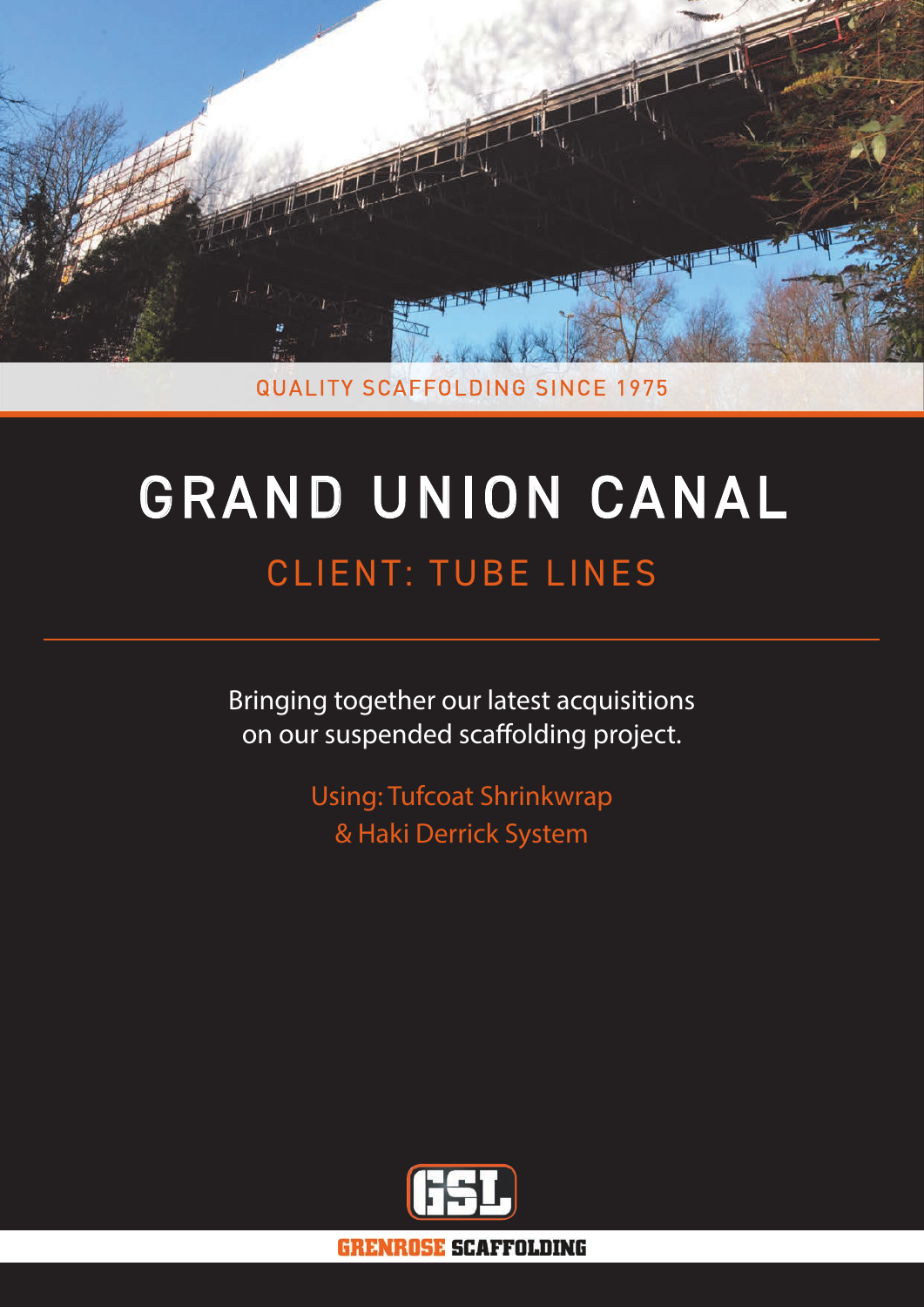

#### **GRENROSE SCAFFOLDING**

## GRAND UNION CANAL CLIENT: TUBE LINE



#### CLIENT BRIEF:

We were approached by Tube Lines to produce a scaffolding structure which could be used for a railway bridge crossing the Grand Union Canal. Here are some of the issues that we came across:

Several parties were involved, including Tube Lines who own the bridge, the Environment Agency who are responsible for the Grand Union Canal and Network Rail who own a section of the goods line.

*"Keeping all of these parties happy was never going to be easy..."*

Each had their own different criteria and differing aspects which made the scaffold more challenging. With the paint work on the bridge in need of stripping back to bare metal and repainting, the lead in the old paint was a real issue to the waterway below. The combination of shrink wrap cladding to the scaffold and a layer of steel decks covered with polythene sheeting topped with 18mm marine plywood ensured there would be no contamination to the canal.

With this project in mind Grenrose recently arranged to carry out the necessary training for their key operatives in two new areas.

*"To resolve these issues we used two processes to help us complete the project safely and successfully."*

#### 1. SHRINKWRAP

Tufcoat scaffold wrap is heat shrunk 'drum tight' around scaffolding which eliminates the problem of detached sheets and emergency repairs. In addition, because individual sheets are heat welded, Tufcoat eliminates the holes or gaps associated with traditional types of reinforced sheeting. From

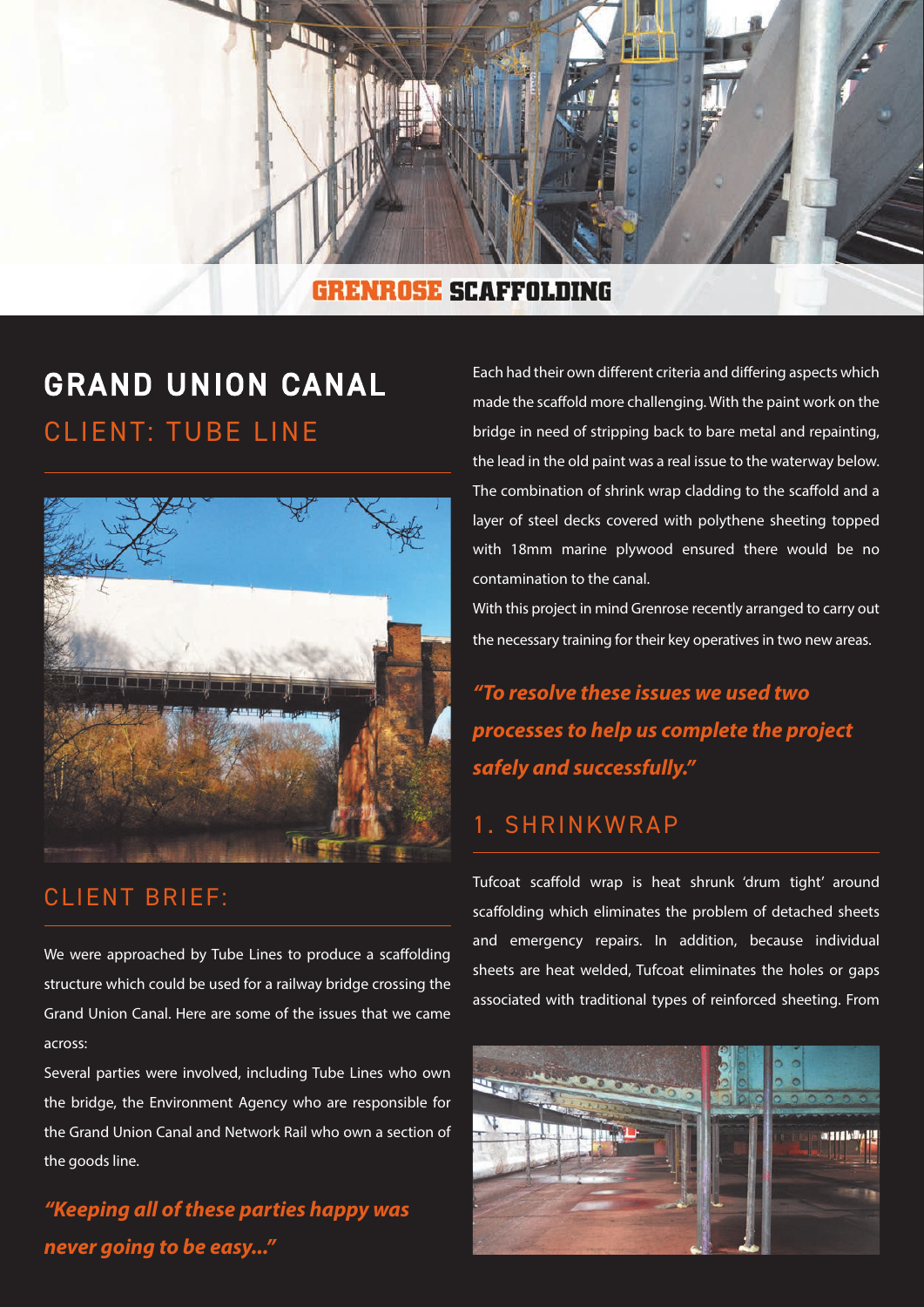

#### QUALITY SCAFFOLDING SINCE 1975



encapsulation to internal partitions, Tufcoat provides unbeatable environmental containment and weather protection.

### 2. SUSPENDED SCAFFOLD

The suspended scaffold was made simple with the help of an old supplier with a new product.

Accessing the bridge was always going to be a problem on this project, until we teamed up with an old trusted supplier Haki. Haki had recently invented a new system to aid with the installation of beam work. The Derrick system fits onto the



existing scaffold beam and this cantilevered system allows the scaffolder access 2.5 meters under the bridge, safely. With the use of these innovative products we were able to reduce the erection time by up to 40% of traditional tube and fitting.







This project was carried out by our Special Works Manager, Mr Alan Quorn. Should you wish to discuss any aspect of these works or to discuss an upcoming project of your own then please do not hesitate to contact him either by phone or by email.

**Alan Quorn M: 07810 185903 | E: alan@grenrose.co.uk**